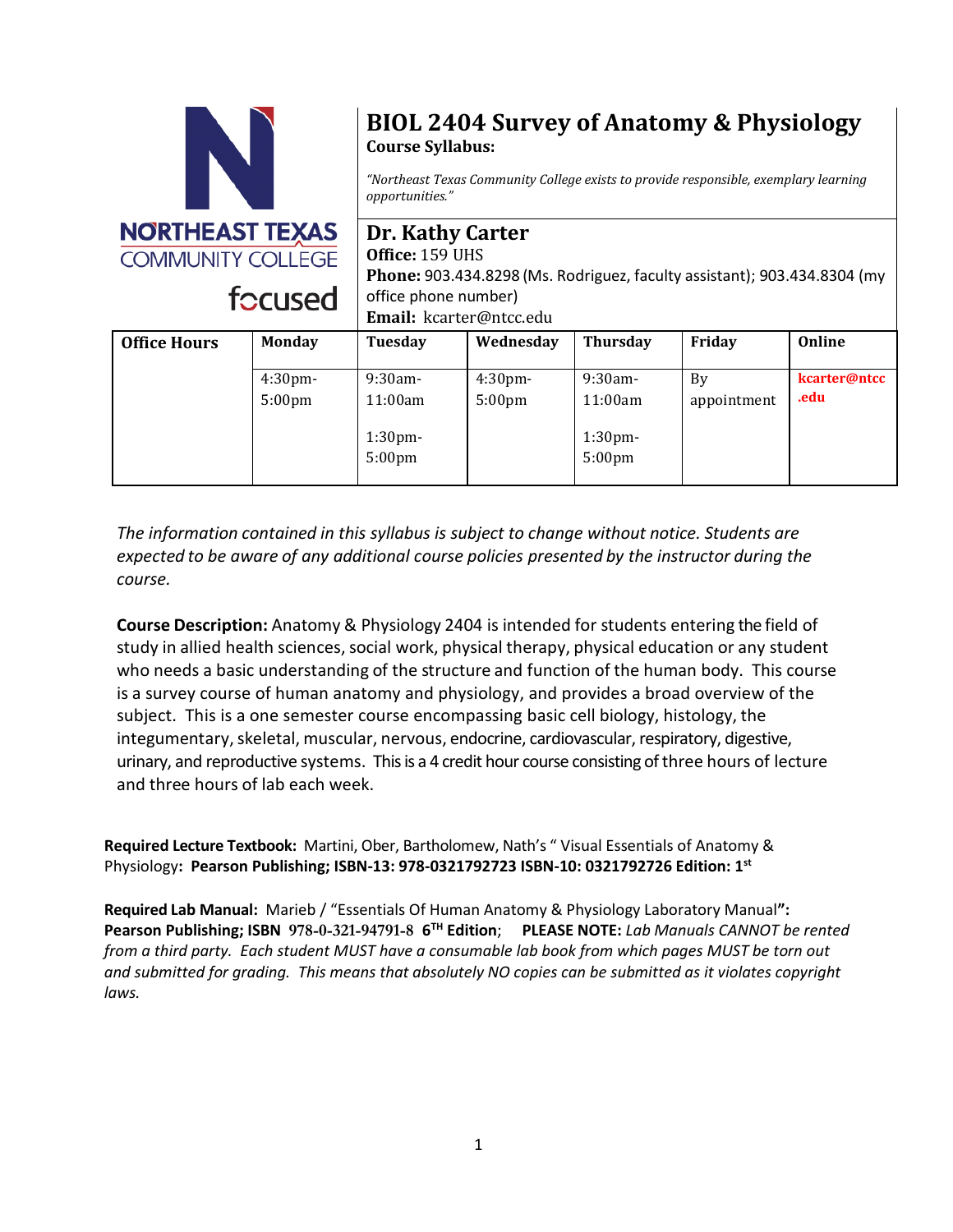### **SURVEY OF A&P Student Learning Outcomes:**

Upon successful completion of this course, students will:

1. Use anatomical terminology to identify and describe locations of major organs of each system covered.

2. Explain interrelationships among cellular and organ functions in each system.

- 3. Describe the interdependency and interactions of the systems.
- 4. Explain contributions of organs and systems to the maintenance of homeostasis.
- 5. Identify causes and effects of homeostatic imbalances.
- 6. Describe modern technology and tools used to study anatomy and physiology.
- 7. Apply appropriate safety and ethical standards.
- 8. Locate and identify anatomical structures.
- 9. Communicate results of scientific investigations, analyze data and formulate conclusions.

10. Use critical thinking and scientific problem-solving skills, including, but not limited to, inferring, integrating, synthesizing, and summarizing, to make decisions, recommendations and predictions.

**Attendance Policy:** Regular and punctual attendance is mandatory in lecture and lab.

### **EVALUATION**

TOTAL COURSE GRADE = LECTURE GRADE = 75 % plus LAB GRADE = 25%

1. LECTURE GRADE DETERMINATION:

| HOMEWORK:                   | 10% |
|-----------------------------|-----|
| 4 LECTURE EXAMS:            | 40% |
| FINAL EXAM (COMPREHENSIVE): | 25% |

- 2. LABORATORY GRADE DETERMINATION:
	- a. The average of the Lab "Exercise Review Sheet" grades and the Lab Quizzes = 20% of Total Lab Grade
	- b. The average of the Lab Practical Exams (5 of these) = 80% of Total Lab Grade

#### **BIOL 2404 SURVEY COURSE LECTURE SCHEDULE FALL 2017**

(Dates/Order Subject to Change)

| <b>WEEK</b> | <b>TOPIC(S)</b>                                                                   |
|-------------|-----------------------------------------------------------------------------------|
| 1           | Introduction; Review of Syllabus                                                  |
|             | Chapter 1: Anatomical Terminology, Homeostasis, A&P Definitions                   |
|             | <b>LABOR DAY</b>                                                                  |
| 2           | Chapter 3: Cells; Cell Structure, Organelles, Substance Transport In & Out of the |
|             | Cell, Cell Reproduction via Mitosis                                               |
|             | Chapter 3: Cells; Cell Structure, Organelles, Substance Transport In & Out of the |
| 3           | Cell, Cell Reproduction via Mitosis                                               |
|             | Chapter 4: The Integumentary System                                               |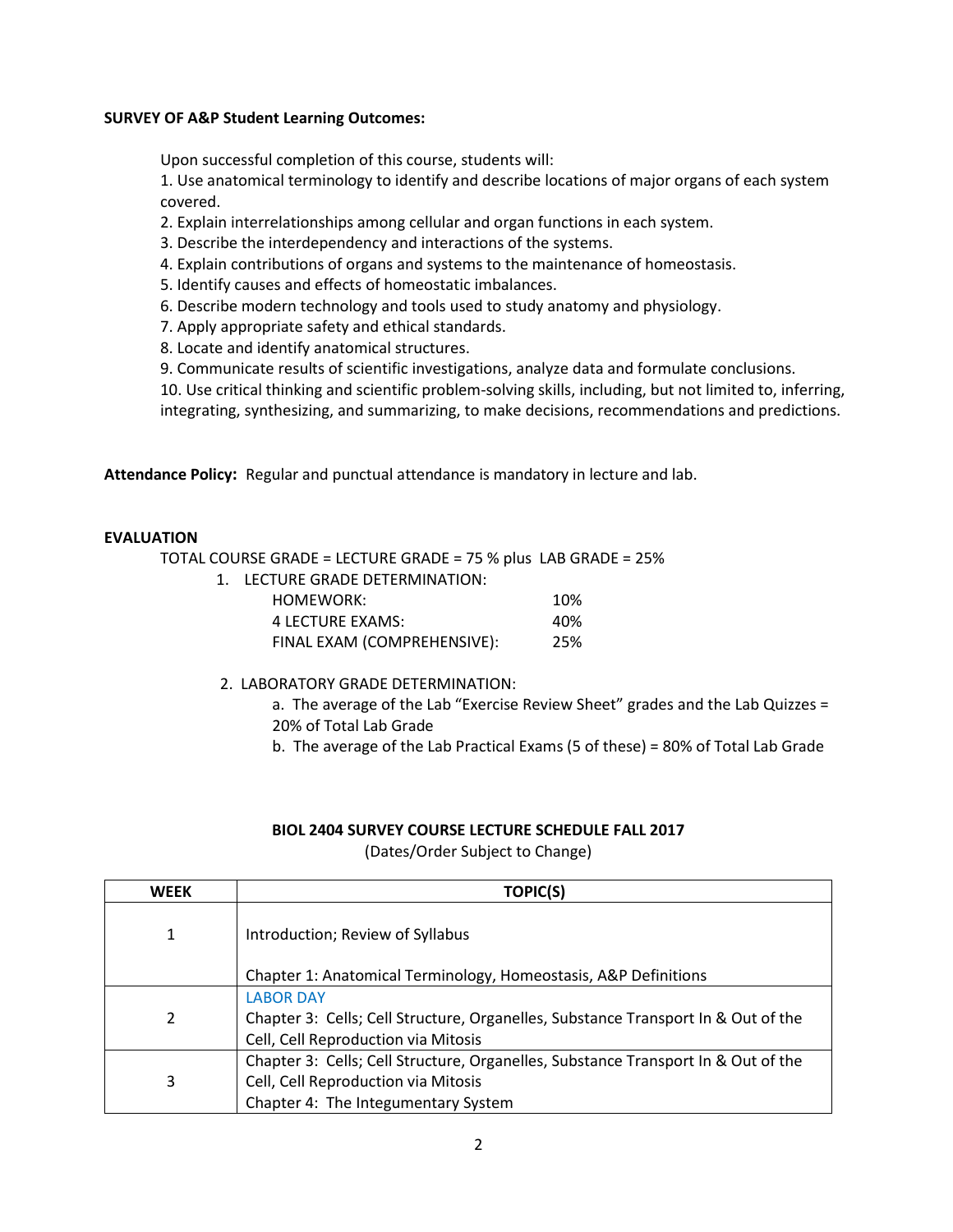| 4              | Chapter 4: The Integumentary System;                                |  |  |  |
|----------------|---------------------------------------------------------------------|--|--|--|
|                | <b>EXAM1</b>                                                        |  |  |  |
|                |                                                                     |  |  |  |
| 5              | Chapter 5: The Skeletal System                                      |  |  |  |
| 6              | Chapter 6: The Muscular System                                      |  |  |  |
|                | <b>EXAM2</b>                                                        |  |  |  |
| $\overline{7}$ |                                                                     |  |  |  |
|                | Chapter 7 and Chapter 8: The Central and Peripheral Nervous Systems |  |  |  |
| 8              | Chapter 7 and Chapter 8: The Central and Peripheral Nervous Systems |  |  |  |
| 9              | Chapter 9: The Senses                                               |  |  |  |
|                | Chapter 10: The Endocrine System                                    |  |  |  |
| 10             | Chapter 10: The Endocrine System                                    |  |  |  |
|                | <b>EXAM3</b>                                                        |  |  |  |
| 11             | Chapter 11 and Chapter 12: Blood and The Cardiovascular System      |  |  |  |
| 12             | Chapter 11 and Chapter 12: Blood and The Cardiovascular System      |  |  |  |
|                | Chapter 14: The Respiratory System                                  |  |  |  |
| 13             | Chapter 15: The Digestive System                                    |  |  |  |
| 14             | Exam 4                                                              |  |  |  |
|                | Chapter 17: The Urinary System                                      |  |  |  |
| 15             | Chapter 17: The Urinary System                                      |  |  |  |
|                | Chapter 18: The Reproductive System                                 |  |  |  |

## **FINALS WEEK: FINAL EXAM (COMPREHENSIVE) date & time to be determined**

# **LABORATORY**

**LABORATORY GRADE = 25% of Overall Course Grade**

**1. The average of the Lab "Exercise Review Sheet" (ERS) grades plus Individual Lab Quizzes for each Lab we do = 20% of Total Lab Grade**

**\_\_\_\_\_\_\_\_\_\_\_\_\_\_\_\_\_\_\_\_\_\_\_\_\_\_\_\_\_\_\_\_\_\_\_\_\_\_\_\_\_\_\_\_\_\_\_\_\_\_\_\_\_\_\_\_\_\_\_\_\_\_\_\_\_\_\_\_\_\_\_\_\_\_\_\_\_\_\_\_\_\_**

 **2. Lab Practical Exams (5 of these) = 80% of Total Lab Grade**